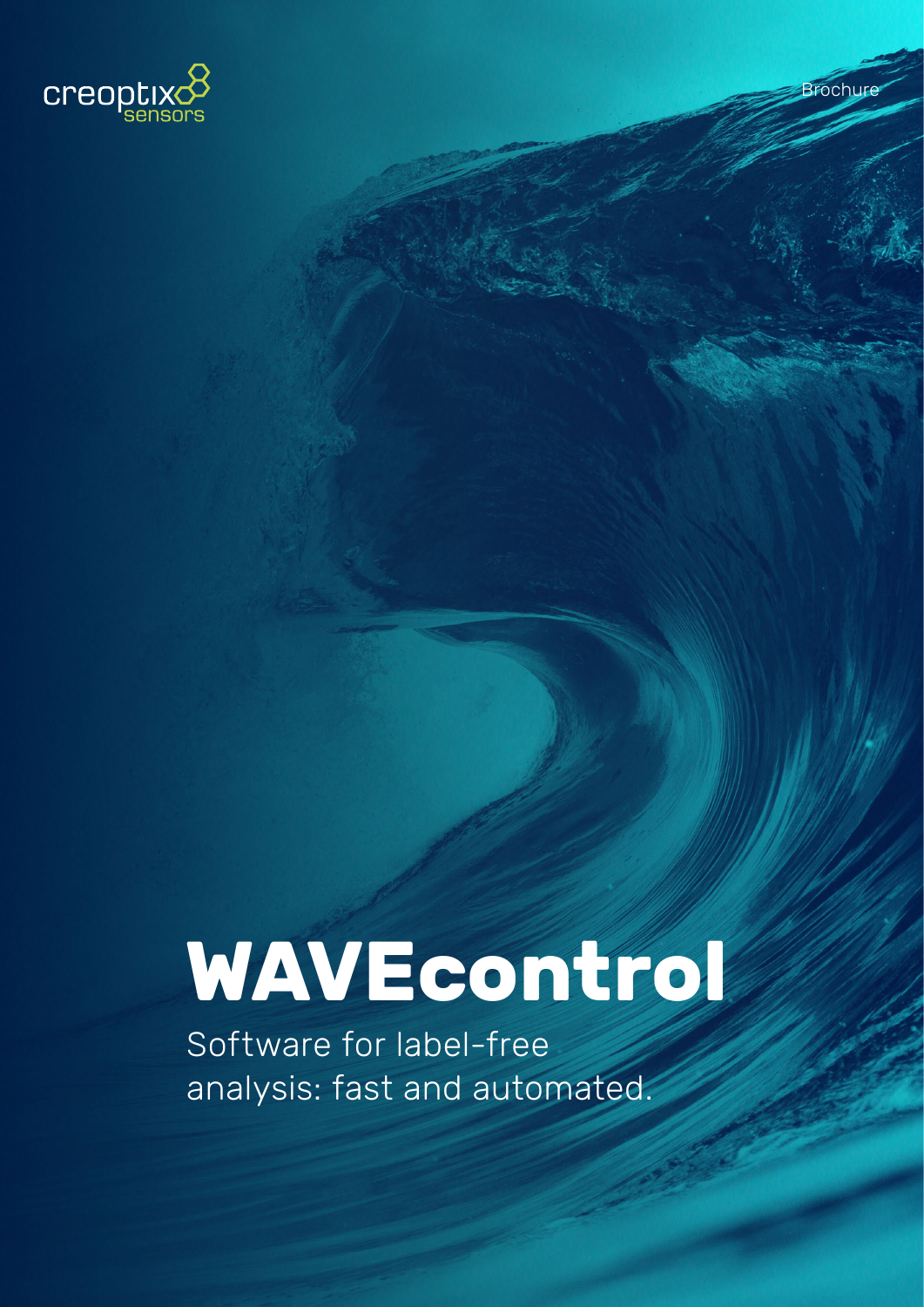Every WAVE system comes with two (2) software licenses. As long as the device is under warranty, both software licenses fall under the subscription model. Once the instrument is out-of-warranty, both software licenses become perpetual unless a subscription model is purchased.

# Workflow-based design offering both flexibility and functionality

Every step from assay setup over data evaluation to report writing is simplified with an intuitive design that mirrors the way you work

# waveRAPID® – A new way of measuring kinetics

## Kinetics in hours instead of days

#### Full kinetics from a single well

RAPID stands for Repeated Analyte Pulses of Increasing Duration. This new way of measuring kinetics allows you to probe the interaction of interest using injections from a single well, with short pulses of increasing duration.



- **•** Pay once, use as long as you want
- **•** Includes software updates with stability and usability improvements
- **•** Excludes software version upgrades

#### Perpetual license

- **•** Enjoy all options for a full year
- **•** Includes software updates with stability and usability improvements
- **•** Includes software version upgrades

#### Subscription model

Short pulses of increasing duration but same concentration are used for determining full kinetics.

## New Wizards

pH scouting, support for new WAVEchip types, and RAPID Kinetics™ wizards to increase throughput and time-to-result

## Smoother Set-Up

Copy/paste and import from Excel files for large screens. Drag and drop for full flexibility

# Improved Evaluation

More models for regenerationfree kinetics and automated evaluation with Direct Kinetics (1-click evaluation tool)



# Simple and improved user interface

#### Global fitting

Global fitting is the most commonly used data evaluation function in real time biomolecular interaction analysis. Based on non-linear least-squares fitting, this method finds rates and affinity constants to fit curves as close as possible to the actual data.

characterization can be performed using only the dissociation parts of the binding curve. Higher association rates result in characteristic upwards shifts of the dissociation parts and viceversa. The .<br>dotted line represents an interaction with the same dissociation rate, but 3x lower association rate than the interaction represented  $\overline{60}$  by the solid line.

Globel fitting needs human intervention for obtaining best results and is driven by "what looks good". A well-trained scientist would need 3-5 minutes to analyze one interaction.

#### Evidence-based estimation

With Direct Kinetics, instead of optimizing the visuals, the error on the determined parameters is minimized. Dozens of interactions are automatically analyzed in 3-5 minutes. At Creoptix, we focus on the evidence supported by your biomolecular interaction data instead. With our brand new Direct Kinetics tool, we rely on robust statistical estimators to deliver an automated calculation of your kinetic parameters with a mathematically sound error analysis.



# Direct Kinetics – Automated, objective way of evaluating data



# License models

#### Immune to refractive index disturbances

waveRAPID allows you to overcome a fundamental challenge of refractive index-based sensors: liquid refractive index disturbances that need correction. This is especially useful when dealing with molecules that significantly alter the refractive index of the buffers used.

Using waveRAPID, only the dissociation part of the binding curves is needed to extract both association and dissociation rates.

A full kinetic



#### More space in your plate WAVE goodbye to serial dilutions

#### Screen faster

Combine primary and secondary screens in one run

#### Reduce time-to-market

Speed up drug development process



Reduce sample and reagent consumption

### Skip DMSO correction

Affinity and kinetic rates are not affected by bulk refractive index differences

#### Speed up assay development

Find the right density, assess non-specific binding and find out quickly whether your protein is still active quickly

#### **Save time and money**

WAVEcontrol 4.0 has a shiny new user interface. A confidence region plot (right side of image) shows you the reproducibility of your results.